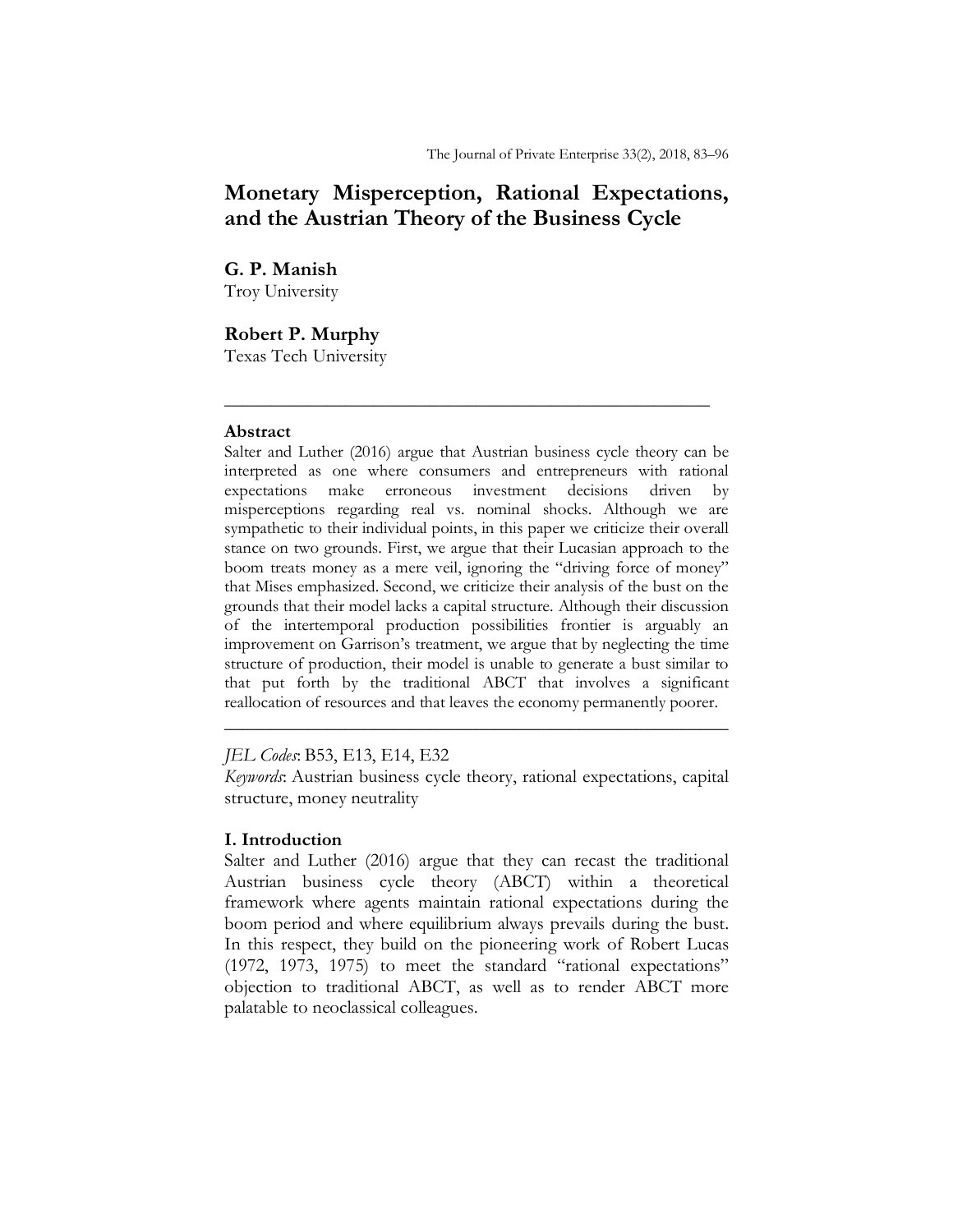Specifically, in Salter and Luther's treatment, the boom commences when a monetary shock misleads agents into making inappropriate investment decisions, which moves the economy *along*  (not beyond, as in Garrison [2001]) the three-dimensional production possibilities frontier (PPF) to an unsustainable point. This mistake by the model's agents is rational once we account for the information constraints they face. However, in the following period, the mix of feasible consumption and investment outputs has contracted (due to the mistaken output mix in the boom period), such that plans must be revised and resources must be reallocated in a costly manner, causing the standard of living to fall—all within an equilibrium framework.

In this paper, we advance two main criticisms of the model developed by Salter and Luther. First, we argue that by casting the mistakes of the boom *purely* in an imperfect information context, they ignore what Mises called "the driving force of money" (Mises [1949] 1998, pp. 413–16). We provide quotations from Lucas and Mises to show that their views on the neutrality of money were definitely not compatible. When we consider the important role of appraisement and monetary calculation in the Misesian system, it becomes clearer why monetary injections into the banking system cause a boom. Salter and Luther's model excludes such considerations almost entirely.

Second, we argue that since Salter and Luther's model lacks a capital structure (or what we may call a time structure of production), it is unclear why, in their framework, the malinvestments in capital goods that characterize the boom will leave the economy permanently poorer. In contrast, in the traditional ABCT, all of this is straightforward.

The paper is organized as follows: section 2 summarizes Salter and Luther's analysis of the boom and explores a few important implications of their adoption of an equilibrium framework for how increases in the money supply affect the real economy. Section 3 provides our criticism of their claim that monetary misperception causes the boom in the traditional version of the ABCT. Section 4 summarizes their analysis of the bust and includes our criticism of it. Section 5 concludes.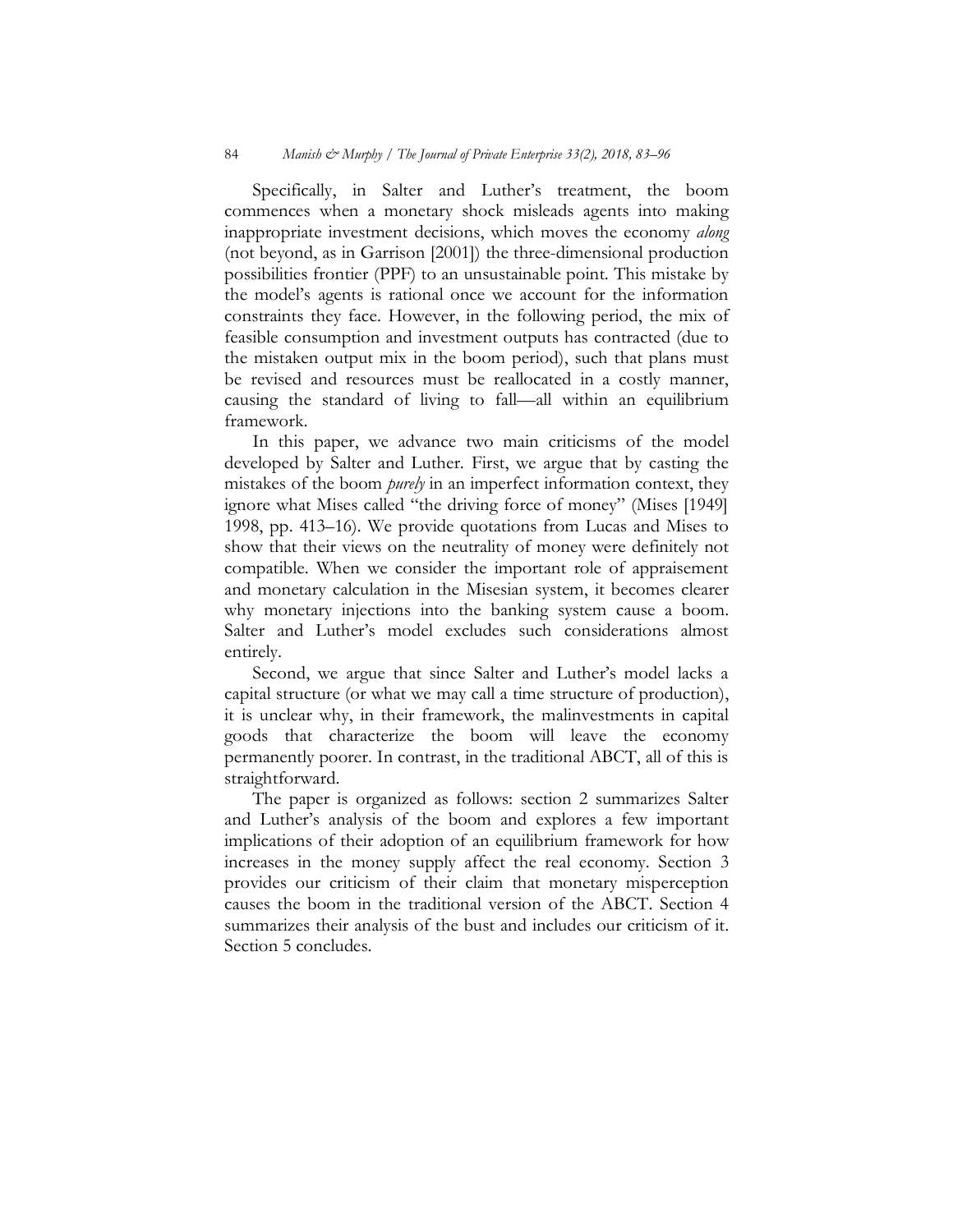# **II. Imperfect Information and Misperception: Salter and Luther on the Boom**

Salter and Luther (2016) envision an economy in which firms produce two types of final goods and services: consumer goods and durable capital goods. The economy is assumed to initially be in a state of general equilibrium, where the plans of firms and households dovetail completely. *Y*\* units of final goods and services are produced by firms, consisting of *C*\* units of consumer goods and *I*\* units of additional durable capital goods. This state leads to a level of wealth *W*\* bequeathed to the next period. The whole process is sustainable.

Salter and Luther develop a theory of rational behavior in the presence of uncertainty. Theirs is a standard framework in the tradition of Stigler (1961) and Alchian (1969), in which agents may make mistakes in a narrow sense, but broadly speaking, their strategies are rational and optimal after accounting for the costs of acquiring information and the time spent in thinking about strategies.

This long-run equilibrium is disturbed when the central bank engages in an easy money policy. This disturbance misleads agents into setting current period output higher than their sustainable levels; that is,  $C > C^*$  and  $I > I^*$ . As they explain, "Despite having rational expectations, agents will still tend to generate systematic errors . . . in response to an unexpected monetary shock" (Salter and Luther 2016, p. 51). It is important, however, that these shocks be *unanticipated*. Salter and Luther write: "An individual response will reflect the probability that the observed change [in demand, interest rates, etc.] is merely a nominal shock. However, except in the event where it is known with certainty that the shock is purely nominal, agents will still respond to some extent" (Salter and Luther 2016, p. 51).

Salter and Luther (2016, p. 51) consider their exposition to be superior to the traditional Austrian account:

We have shown that agents with rational expectations might make errors and, moreover, that these errors can be systematic in the sense that they do not cancel out. However, the magnitude of the errors will be lower than those in the traditional Austrian business cycle theory. Agents in the model discussed herein understand that nominal shocks are possible and weight their responses accordingly. In the traditional view, agents respond naïvely to such shocks, effectively assuming the probability that the shock is purely nominal equals zero.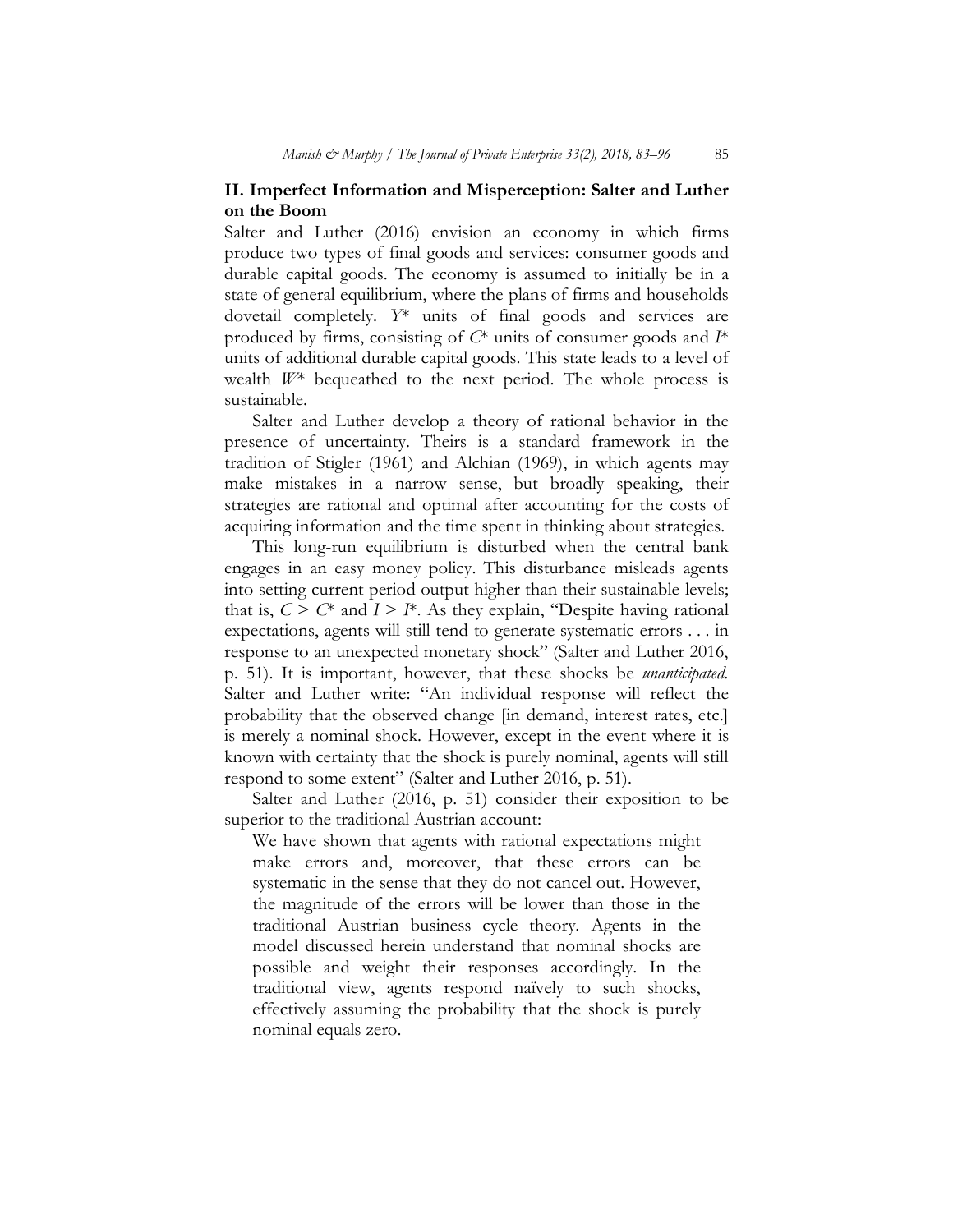# **III. Equilibrium Analysis, Money Neutrality, and Monetary Misperception**

To repeat, Salter and Luther have explicitly relied on Lucas's approach to reconciling the Phillips curve with the long-run neutrality of money: "It is not readily apparent to business owners whether an observed change in demand for their product reflects a change in relative demand or aggregate demand" (Salter and Luther 2016, p. 8). Although this approach has an undeniable theoretical elegance, and it is certain to make the ABCT more palatable to fans of modern, mainstream macroeconomics, we protest that it is a fundamental departure from the traditional ABCT.

The quickest way to demonstrate the sharp divide between Lucas and Mises is to quote their views on a hypothetical monetary thought experiment. First consider Lucas, from the conclusion of his classic 1972 paper:

This paper has been at attempt to resolve the paradox posed by Gurley, in his mild but accurate parody of Friedmanian monetary theory: "Money is a veil, but when the veil flutters, real output sputters." *The resolution has been effected by postulating economic agents free of money illusion, so that the Ricardian hypothetical experiment of a fully announced, proportional monetary expansion will have no real consequences (that is, so that money* is *a veil).* (p. 121, emphasis added)

Yet this was not at all the view of Mises. As he wrote in *Human Action*,

Is it possible to think of a state of affairs in which changes in the purchasing power of money occur at the same time and to the same extent with regard to all commodities and services and in proportion to the changes effected in either the demand for or the supply of money? In other words, is it possible to think of neutral money?

We imagine two systems of an evenly rotating economy *A*  and *B*. The two systems are independent and in no way connected with one another. The two systems differ . . . only in the fact that to each amount of money *m* in *A* there corresponds an amount *nm* in B, *n* being greater or smaller than 1; we assume that there are no deferred payments and that the money used in both systems serves only monetary purposes. . . . Consequently the prices in the two systems are in the ratio 1:*n*. Is it thinkable that conditions in *A* can be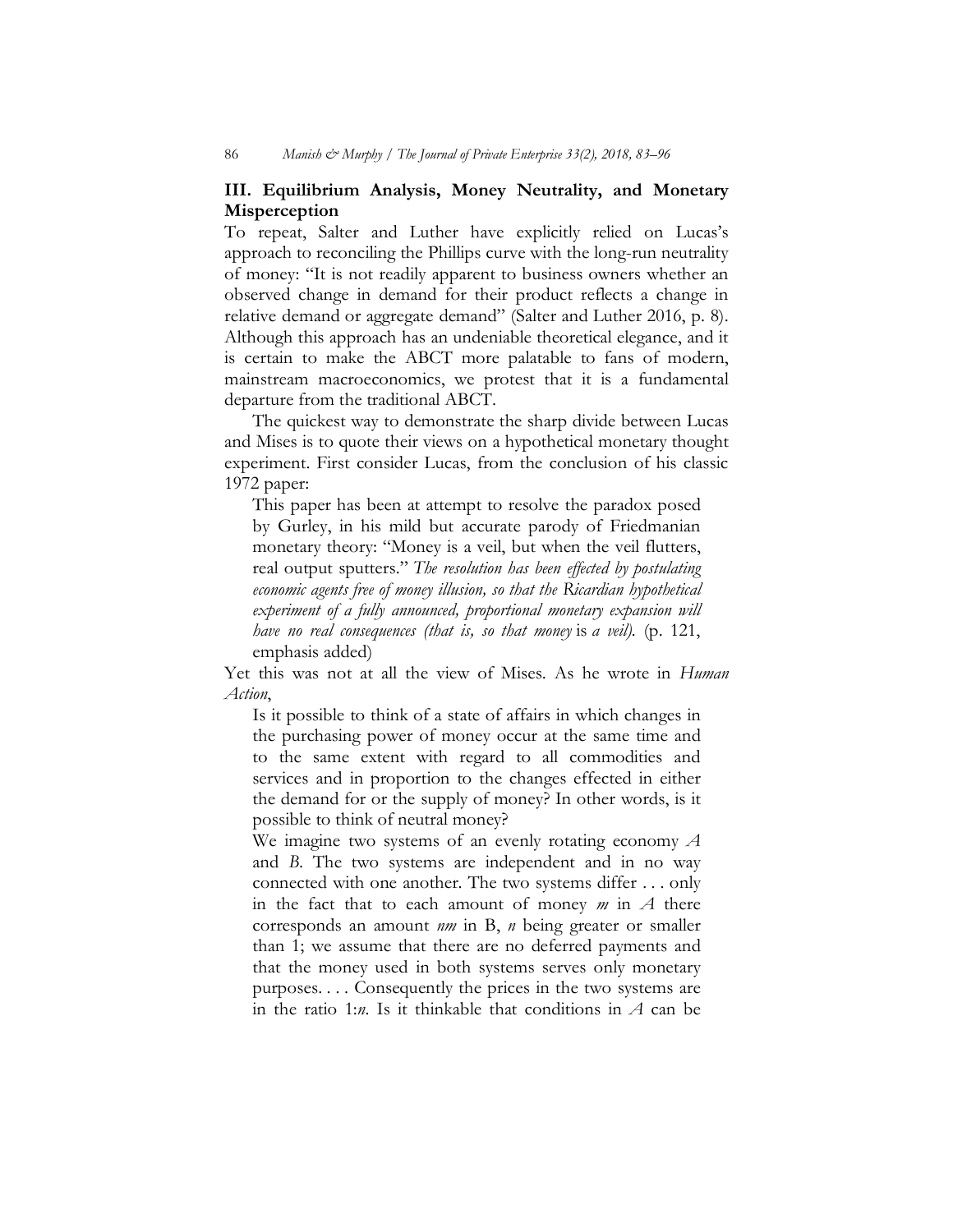altered at one stroke in such a way as to make them entirely equivalent to conditions in *B*?

The answer to this question must obviously be in the negative. He who wants to answer it in the positive must assume that a *deus ex machina* approaches every individual at the same instant, increases or decreases his cash holding by multiplying it by *n*, *and tells him that henceforth he must multiply by*  n *all price data which he employs in his appraisements and calculations.* This cannot happen without a miracle. (Mises [1949] 1998, pp. 413–14, emphasis added)

We have emphasized the latter portion of Mises's rejection of the Lucasian conclusion. It is not simply that Mises doubts the plausibility of augmenting every cash balance in the economy simultaneously by the same percentage growth. The problem is much deeper than that; every agent in the economy must *react* to the change in the exogenous data—including in the formation of expectations about future prices—in identical fashion. Mises rejects such a possibility as miraculous.

Because of what he calls the "driving force of money," Mises rejects the possibility of "neutral money." He categorically states that the "final prices to the establishment of which the market tends after the effects of the increase in the quantity of money have been fully consummated are not equal to the previous final prices multiplied by the same multiplier" (Mises [1949] 1998, p. 410).

Mises's approach seems incompatible with that of Salter and Luther. In their model, money can only affect output and employment if agents conflate a nominal change with a real change. Furthermore, even when agents *do* make a mistake, Salter and Luther (seem to) argue that the increase in the money supply continues to affect the endogenous variables simultaneously and evenly, stimulating a simultaneous increase in the production of all the final goods and services.<sup>1</sup> This approach rules out the familiar "Cantillon effects" that appear in the traditional formulation. (Hayek as well stressed that monetary inflation would necessarily distort relative prices.2 )

<sup>&</sup>lt;sup>1</sup> Thus, while discussing the cluster of errors that characterizes the business cycle, Salter and Luther note that it results from agents being induced into "making the same type of error at roughly the same time" (Salter and Luther 2016, p. 51).

<sup>&</sup>lt;sup>2</sup> "It seems obvious as soon as one once begins to think about it that almost any change in the amount of money, whether it does influence the price level or not, must *always* influence relative prices" (Hayek 2008c, p. 218, emphasis original). For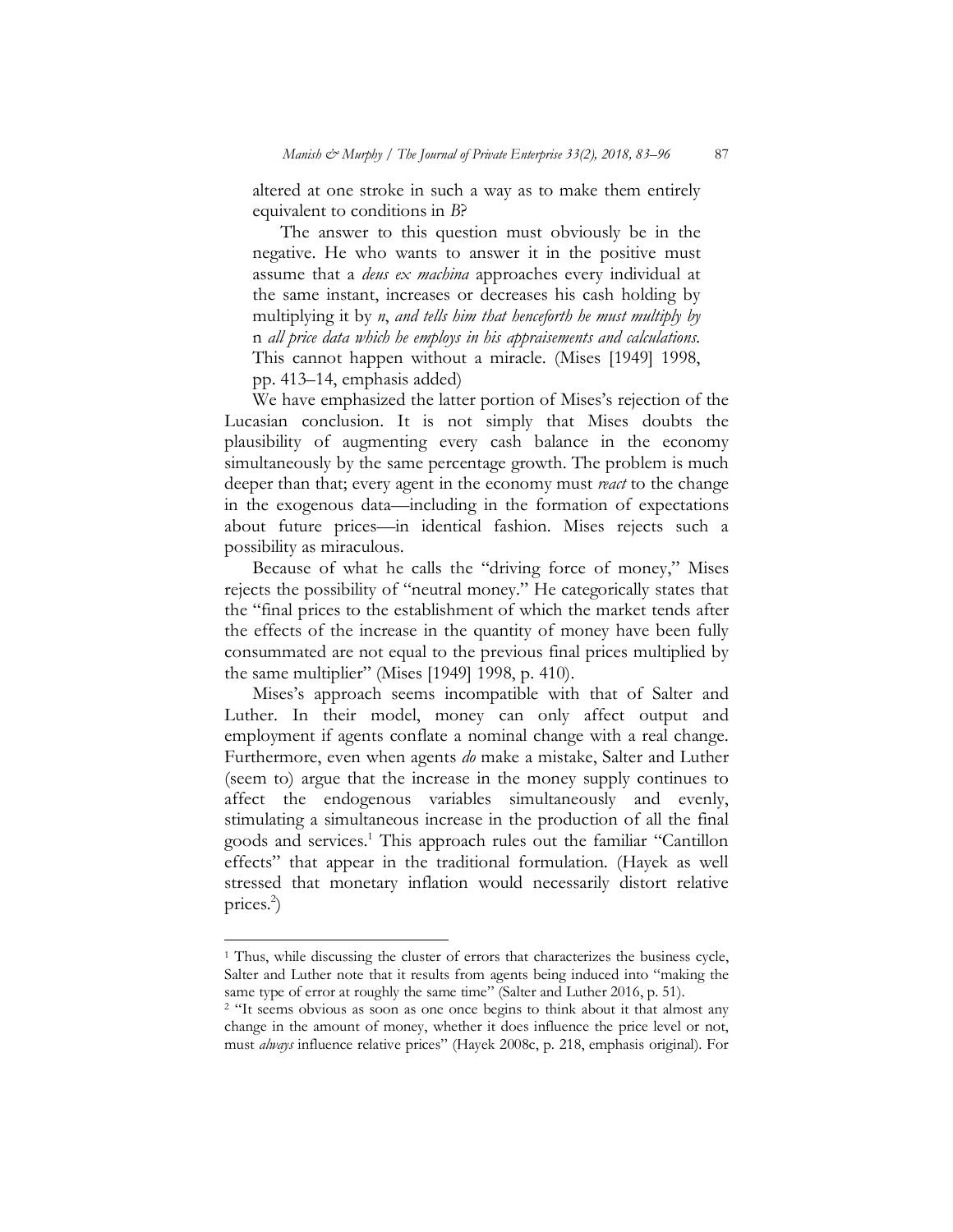In our view, these differences in modeling approach reflect a deeper divide in the understanding of money's role in the market process. By focusing on information constraints and the degree to which a monetary inflation is anticipated, Salter and Luther (as well as Lucas) appear to believe that agents, when formulating their plans, try to appraise the underlying "real" data, calculate the equilibrium prices that are implied in these data, and formulate plans based on these prices. If this view were correct, then indeed it would be *possible,* given enough information, for economic agents to fully offset monetary disturbances and to avoid the boom-bust cycle. The agents would simply look to the "real" data, calculate the correct outcome, and act accordingly. That they are fooled in the real world reflects their inadequate knowledge of the economy's true parameters.

While we salute Salter and Luther's attempt to dispose of the rational expectations objection to the ABCT, we believe their solution also discards the essence of Mises's insights into the social function of money. In the traditional version of the ABCT, entrepreneurs do not make decisions based on their knowledge of the exogenous real data that characterize the economy. Their job is not to consult data on Federal Reserve activity and then forecast the long-run general equilibrium path of the economy. They instead consider only a tiny subset of all prices. To earn a profit, they must *in fact* buy goods and services *at actual prices today* and then sell output at the *actual* prices that they anticipate in the future. These appraised prices are merely the prices that they expect to encounter when they enter the various markets in which they expect to have dealings. They are not prices that will bring about a state of general equilibrium.<sup>3</sup>

This fact lies at the heart of Mises's vision of the driving force of money and the step-by-step process by which an increase in the money supply affects the various markets. Moreover, it is also

more detailed expositions of this proposition and its implications, see Mises (1953, pp. 97–165; [1949] 1998, pp. 395–447). For historical perspective on how this proposition distinguishes Austrian monetary theory from other streams of monetary thought, see Hayek (2008c, pp. 197–221).

<sup>&</sup>lt;sup>3</sup> As Mises notes, "An enterprising man discovers a discrepancy between the prices of the complementary factors of production and the future prices of the products as he anticipates them, and tries to take advantage of this discrepancy for his own profit. The future price he has in mind is, to be sure, not the hypothetical equilibrium price. . . . What impels a man toward change and innovation is not the vision of equilibrium prices, but the anticipation of the height of a limited number of articles as they will prevail on the market on the date at which he plans to sell" (Mises [1949] 1998, p. 707).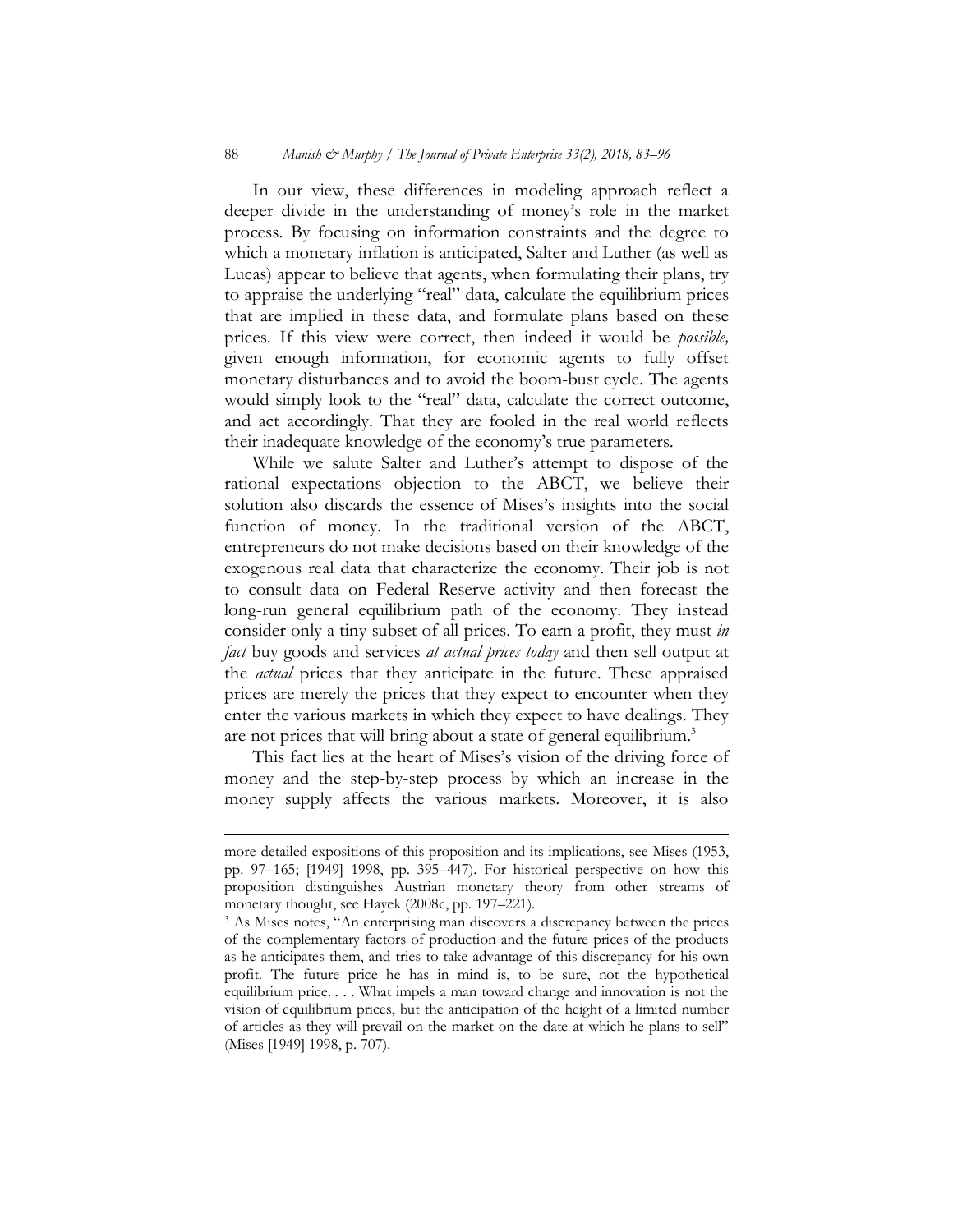integral to his theory of economic calculation. It is precisely because entrepreneurs are not interested in estimating the equilibrium prices implied in the underlying real data but instead are keen to appraise the most favorable prices at which they can buy and sell goods in the various markets that they need to utilize money prices in their calculations.4

It follows, therefore, that an entrepreneur is interested, first and foremost, in the knowledge that helps him form his momentary expectations of the prices that will prevail in the input and output markets that he expects to participate in. Knowledge of what is happening to the money supply will not, in and of itself, help him form these expectations.

To influence his momentary expectations, the entrepreneur will need to know whether he will be in the path of this increase in the money supply. He will need to know if the potential investors in the production project that he wishes to undertake have acquired their funds as a result of an increase in the money supply or due to a change in savers' preferences. Knowledge of changes in a monetary aggregate will not, without more detailed information of the conditions prevailing in the loan market, help him understand this.

Moreover, even if the entrepreneur were to somehow learn that the more favorable nominal interest rate on offer was due to monetary expansion, he still would not change his decision to undertake the longer production process. He decides to undertake this project because, based on his appraisements and calculations, it appears profitable owing to the decline in the interest rate. His learning that this decline is due not to a change in savers' preferences but to an expansion of the money supply will not alter his expectations of input and output prices or his calculations of the profitability of various production projects.

Thus, breaking out of the equilibrium-always framework utilized by Salter and Luther and focusing instead on the process by which money ripples through the economy and on the expectations of the participants in each step of this process, we see that the commencement of the boom in the traditional version of the ABCT does not depend on agents responding naïvely to nominal shocks. The entrepreneurs who begin to lengthen the structure of production in response to a decline in the nominal rate of interest do not

<sup>4</sup> For a more detailed exposition of this point, see Mises ([1949] 1998, pp. 706–11; 2000).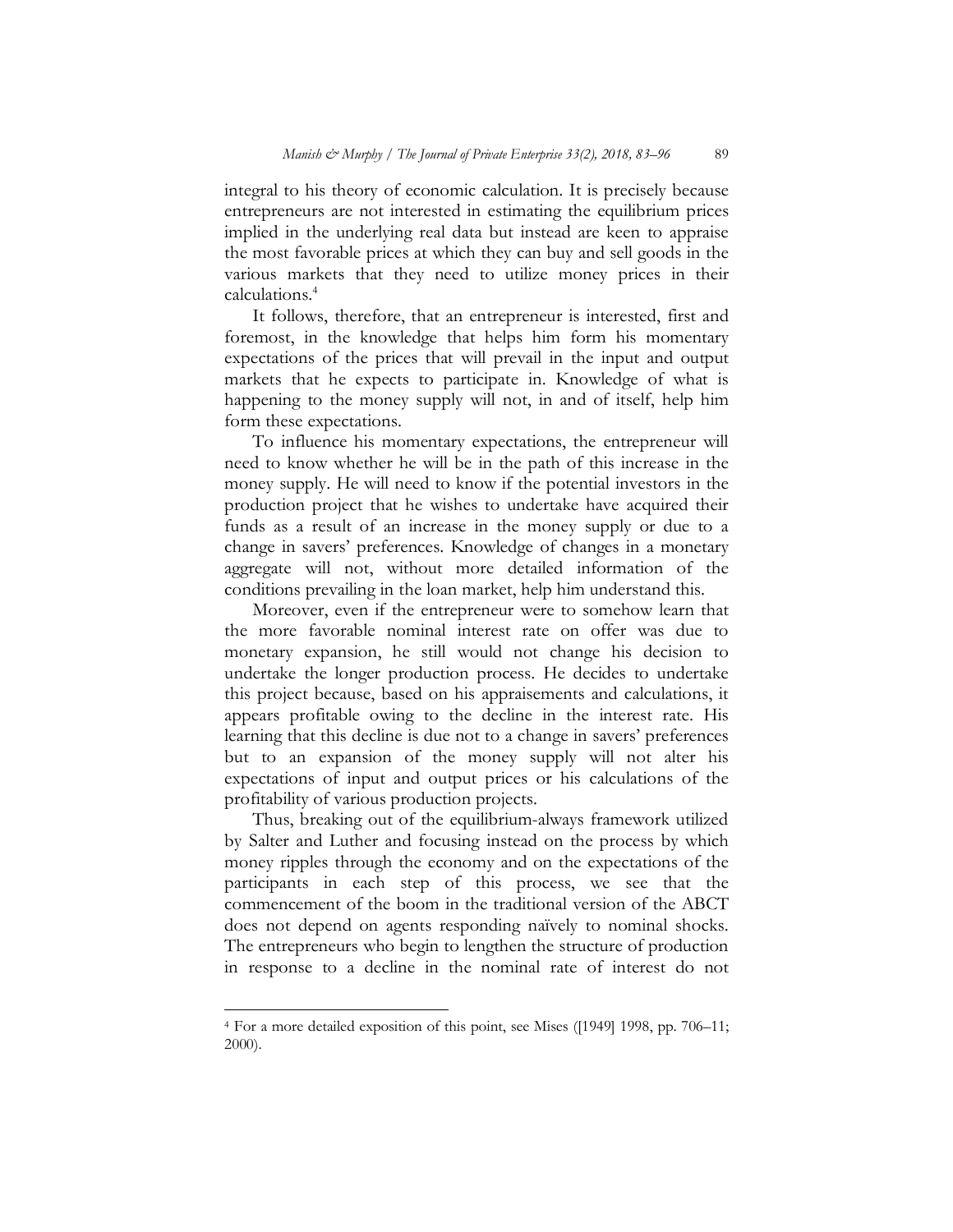necessarily attach a zero probability to the possibility that it is the result of a nominal shock. In fact, it is perfectly conceivable for an entrepreneur who understands that the lowering of the interest rate on his loan is due to an increase in the money supply to nevertheless embark on a new, longer production process given his prevailing appraisements and expectations.<sup>5</sup>

## **IV. Malinvestment and the Costs of Reallocation: Salter and Luther on the Bust**

In Salter and Luther's model, monetary expansion initially results in both overconsumption and overinvestment. However, when the subsequent period commences, agents no longer formulate plans based on imperfect information regarding the underlying real data. Investors quickly realize that the new capital goods produced in the previous period do not yield a rate of return that exceeds the prevailing real rate of interest, bringing the boom to an end.

The boom does, however, leave a legacy. During the bust, producers will try to reallocate the malinvested capital goods that are now in their possession. This process of reallocation is, according to Salter and Luther, costly for two reasons. First, "the factors of production are heterogeneous and ascertaining the best way to recombine them is, itself, costly," they write. And second, "Many investment decisions are, to some extent, irreversible" (Salter and Luther 2016, pp. 52–53). Both of these factors entail the utilization of capital and labor services that could have been used otherwise. As a result, the PPF shifts inward and the economy settles into a new equilibrium where output is lower.

 $\overline{a}$ <sup>5</sup> In the traditional ABCT, the only way that entrepreneurs can form expectations that are "rational" is by reasoning, not like a businessman but as an economist. Confronted by a fall in the nominal interest rate that they know to be the result of monetary expansion, they must be willing to forego possible profit opportunities because, guided by theoretical knowledge, they realize that a boom is commencing that will inevitably end in a bust. Unlike the connection between monetary expansion and inflation, the interconnections that constitute an Austrian style boom-bust cycle are next to impossible to understand for entrepreneurs just on the basis of their economic experience. Without recourse to economic theory and an understanding of the ABCT, they will find it difficult to tease out the effects of a decline in the nominal interest rate due to monetary expansion, especially in the real world where multiple exogenous changes are all making their way through the economy at the same time. For more on this see Mises (1943), Garrison (1989, 1991), and Salerno (1995).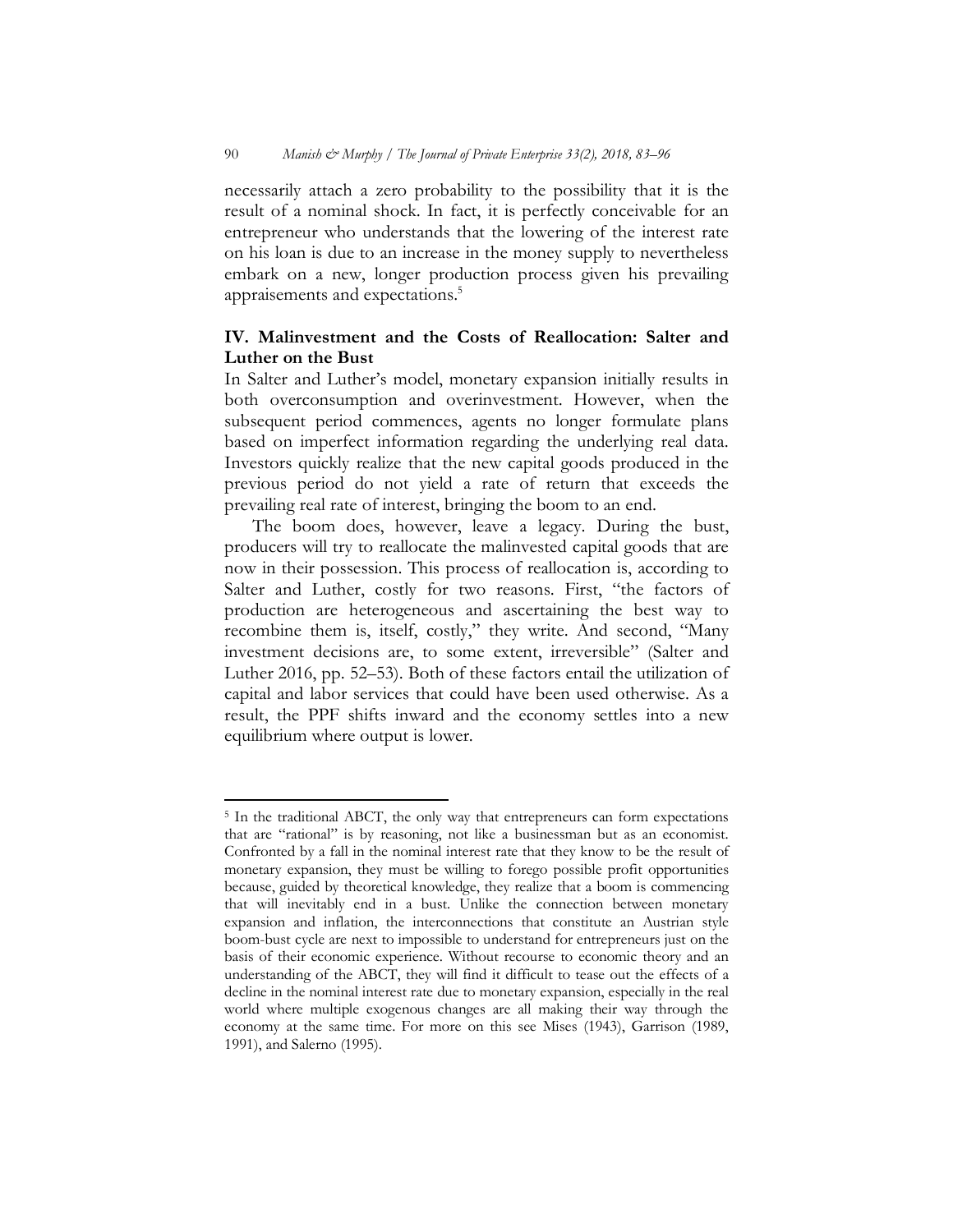Thus, Salter and Luther argue that their model describes a bust that results from erroneous investments undertaken during the boom, along the lines of traditional ABCT; moreover, this bust leaves the economy poorer in the long run.

However, unlike the traditional version of the ABCT, the existence of a capital structure or a time structure of production is irrelevant to Salter and Luther's analysis of the boom and bust process. Thus, when discussing the malinvested resources that characterize the boom, they note that "whether these malinvestments conform to the specific distortions of the time structure of production discussed in the traditional ABCT is irrelevant in our view. Any investments in inappropriate projects will do" (Salter and Luther 2016, p. 52).

# **V. The Structure of Capital, Unsustainability, and Capital Consumption**

The concept of the time structure of production holds a prominent place within the framework of traditional ABCT. Its existence implies that the available technical knowledge allows entrepreneurs to choose between production processes that involve different periods of provision. $\frac{\delta}{\rho}$  Some processes involve a shorter period of provision and a shorter period between the onset of production and the satisfaction of wants, whereas others involve longer periods of provision and a longer period between these two events. Entrepreneurs can extend the period of provision by embarking on production processes that produce consumer goods with a longer period of production or by producing consumer goods with longer durations of serviceableness.7 They must decide which production processes to embark upon, with the sacrifice of time involved in undertaking a longer process being compensated by the increased productivity of this process.

l

<sup>6</sup> As Mises notes, "Action is not concerned with the future in general, but always with a definite and limited fraction of the future. This fraction is limited, on the one side, by the instant in which the action must take place. Where its other end lies depends on the actor's decision and choice. There are people who are concerned with only the impending instant. There are other people whose provident care stretches far beyond the prospective length of their own life. We may call the fraction of future time for which the actor in a definite action wants to provide in some way and to some extent, the period of provision" ([1949] 1998, pp. 477–78).

<sup>7</sup> For more detailed explanations of the period of production and the duration of serviceableness, see Mises ([1949] 1998, pp. 476–80) and Böhm-Bawerk (1959, pp. 77–94).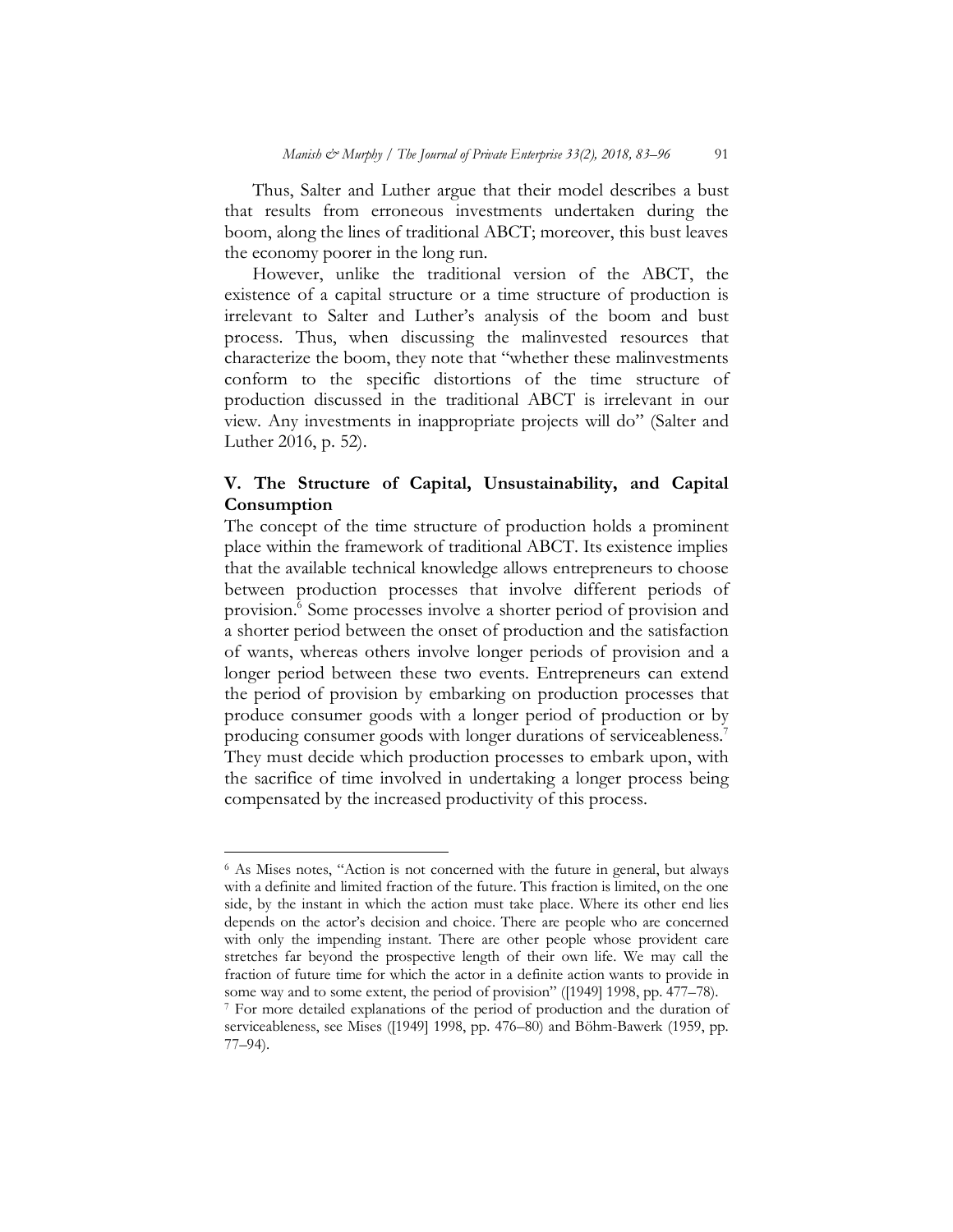Under these circumstances, the capital structure that exists in a state of equilibrium is determined by the amount of savings available to invest. Due to the scarcity of savings, the economy does not operate at its technological frontier. Or, stated differently, given the existing technological knowledge, there are longer, more (physically) productive processes that lie unexploited owing to the insufficiency of the available savings. It follows that an increase in the available savings and a decline in the nominal and real rates of interest leads to the adoption of some of these longer processes.

These longer production processes, however, utilize a different bundle of capital goods as compared to the shorter processes. It follows, therefore, that a lengthening of the structure of production is necessarily accompanied by a change in the techniques employed and by a change in the bundle of capital goods produced in the economy. Thus, the existence of a time structure of production implies that the techniques employed as well as the overall structure of capital are affected by changes in the interest rate.<sup>8</sup>

These considerations are crucial for explaining why, in the traditional version of the ABCT, the boom is unsustainable and eventually results in a bust, and why the boom and bust process leaves the economy poorer. When an increase in the money supply lowers the nominal rate of interest, entrepreneurs embark on longer, more productive production processes. However, since the available pool of savings has not grown, there are not enough savings to fund these longer processes. As a result, these investments are erroneous. It is these malinvestments that give rise to the bust.

During the bust, entrepreneurs try to reallocate the available resources. Since the existing bundle of capital goods and the various production processes employed to produce the consumer goods are not aligned with the available pool of savings, a second reshuffling of the capital structure occurs. The techniques employed to produce consumer goods must then be altered again to realign them with the available savings. This process of reshuffling commences from a different starting point, since new durable capital goods have been produced during the boom.

<sup>8</sup> In the words of Hayek, "In industry as a whole an increase in the available supply of capital always necessitates a *change* in the methods of production in the sense of a transition to more capitalistic, more 'roundabout,' processes" (Hayek 2008a, pp. 152–53, emphasis original). Hayek repeatedly emphasized this point in several of his works on the ABCT. See, for example, Hayek (1975, 2008b, 2008c, 2009).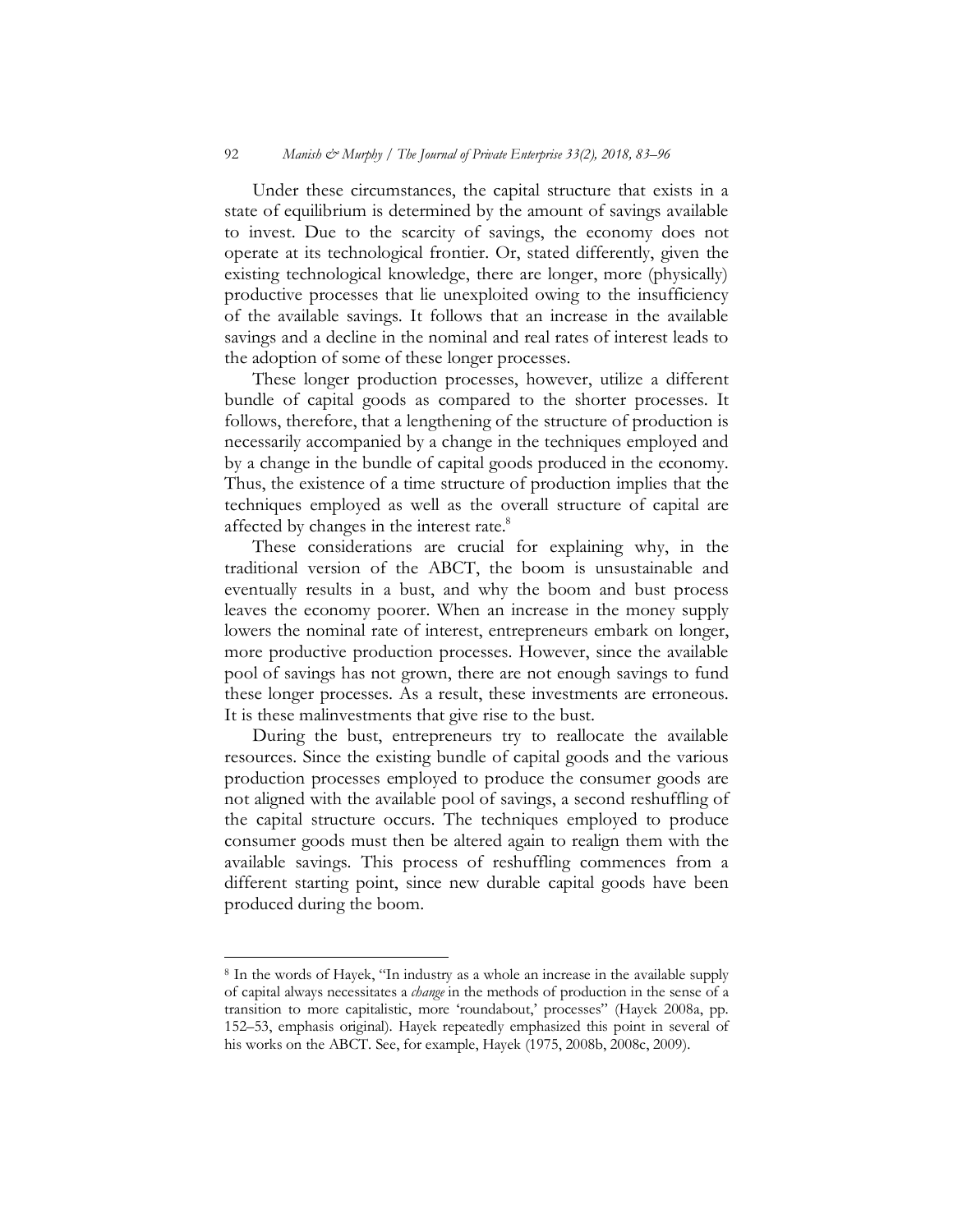The equilibrium that emerges at the end of this second round of reshuffling of the capital structure differs from the one that prevailed before the boom in two important ways. First, the bundle of capital goods produced is now different. And second, the economy is now poorer than before the boom due to the consumption of capital instigated by the expansion of the money supply.

Two factors cause this capital consumption. To begin with, some of the available durable capital goods and savings are malinvested. Some new capital goods produced with their aid will, owing to their highly specific nature, be difficult to reallocate in a productive, valueadding manner during the bust's reshuffling of the capital structure. Moreover, the distortion of capital accounting due to the boom's inflation leads to entrepreneurs failing to adequately replenish their amortization or depreciation quotas.

In the traditional ABCT, the economy is rendered poorer by the boom—not due to the costly nature of resource reallocation, but due to capital consumption. In fact, since both the boom and the bust play out in a scenario of disequilibrium, there is nothing extraordinary about the bust's reallocation costs. In a state of disequilibrium, resources are always being reallocated, with entrepreneurs constantly deciding how most profitably to use the available resources.

In the framework adopted by Salter and Luther, the bundle of capital goods produced will be unaffected by interest-rate changes. In a scenario where there is no time structure of production and where firms cannot choose between production processes of different lengths, the economy will operate at its technological frontier in a state of equilibrium. In the state of equilibrium that prevails before the boom, firms would have adopted those production processes that are most productive given the constraints they face. More productive processes will not lie unexploited owing to their length.

In such a scenario, a rise in net saving and investment will not change the bundle of capital goods produced in the economy. The boom will not lead the economy to a new state of equilibrium where the firms are adopting different techniques of production as compared to the initial state of equilibrium. Instead, the increase in investment will consist of identical additions to the existing stocks of the various durable capital goods and the increase in output will result from combining the increased supply of these goods with additional amounts of labor. Since firms are already employing the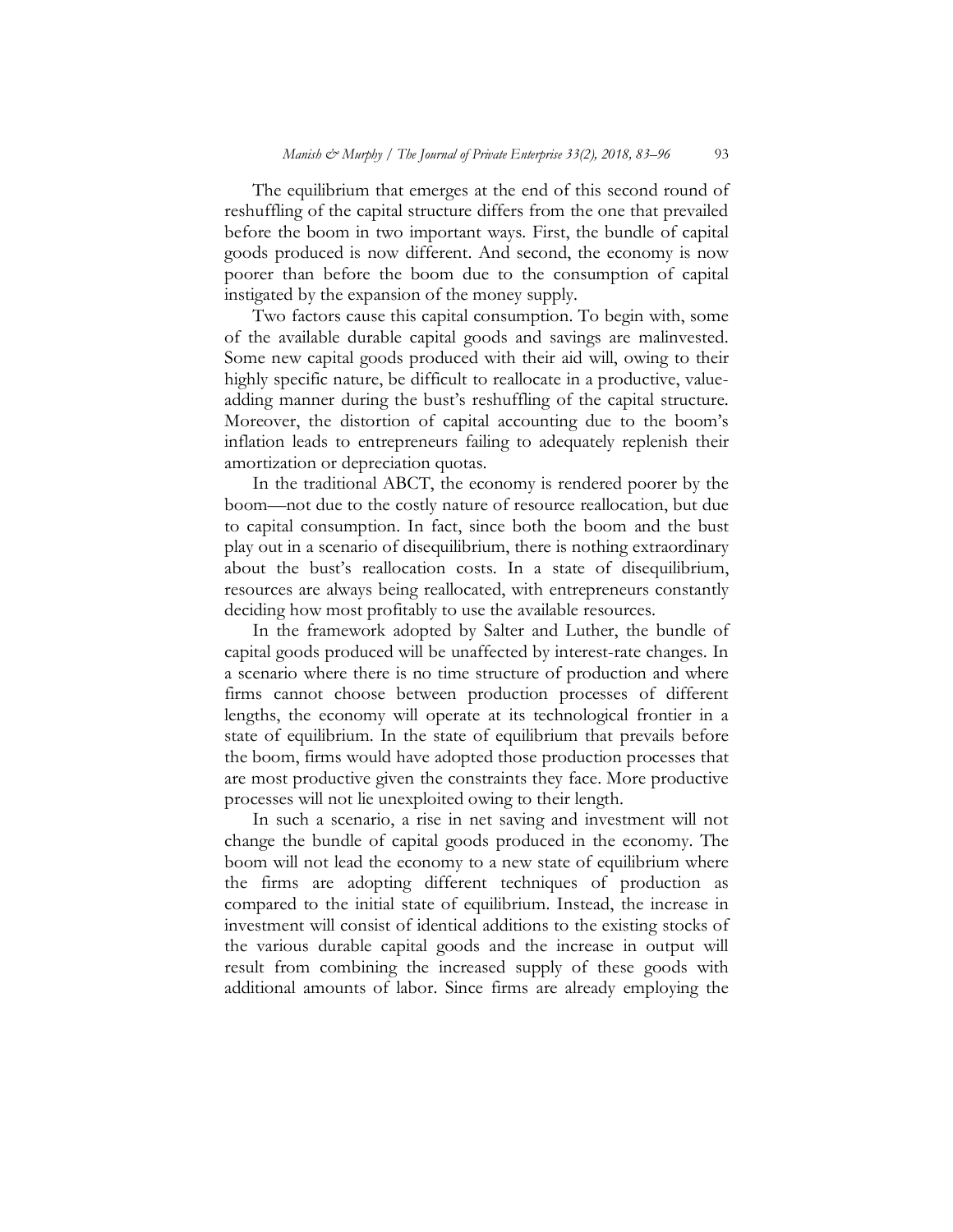most productive processes, they will expand output without any change in the techniques employed.<sup>9</sup>

When the increase in investment and output is generated by an increase in the money supply, the results will be the same. Thus, in Salter and Luther's framework, the malinvestment of resources goes hand in hand with the economy operating at its technical frontier. Firms employ the same techniques of production both at the commencement and at the end of the boom.

It follows, therefore, that the bust will see the economy move back to the same equilibrium that prevailed before the boom. Since there has been no change in the production techniques employed during the boom, firms will cut back on output without changing the proportions in which they employ the factors of production—that is, the proportions in which the several heterogeneous capital goods and labor services are combined in the various production processes that are underway. When the malinvestments are revealed, they will reduce the labor employed and allow the newly produced capital goods that yield less than the real interest rate to stand idle.

Given this outcome, it is unclear why producers reallocate resources during the bust. Given that they produced the higher output during the boom utilizing the same, optimal production processes, why should they change them during the bust? The economy would revert to the equilibrium that prevailed before the boom. Thus, in Salter and Luther's model, it is unclear why firms will incur significant reallocation costs during the bust and why the boom will leave the economy poorer in the long run.

Moreover, absent this channel, it is unclear that there is any other way to explain the impoverishing legacy of the boom in their model. Given their assumption that the time structure of production is inconsequential, there is no room for capital consumption in their framework.

<sup>9</sup> Hayek emphasized this point in his criticism of the underconsumptionist theories of Foster and Catchings (Hayek 2008a) and in his critique of Keynes's *Treatise on Money* (Hayek 2008b), as well as in his later works (for example, see Hayek [2009, pp. 3–13]). As he notes, in a model that assumes away the time structure of production, "the increased volume of production brought about by the new investments [that follow an increase in net savings] must be undertaken with the same methods as the smaller volume produced before the new movement took place" (Hayek 2008a, p. 152).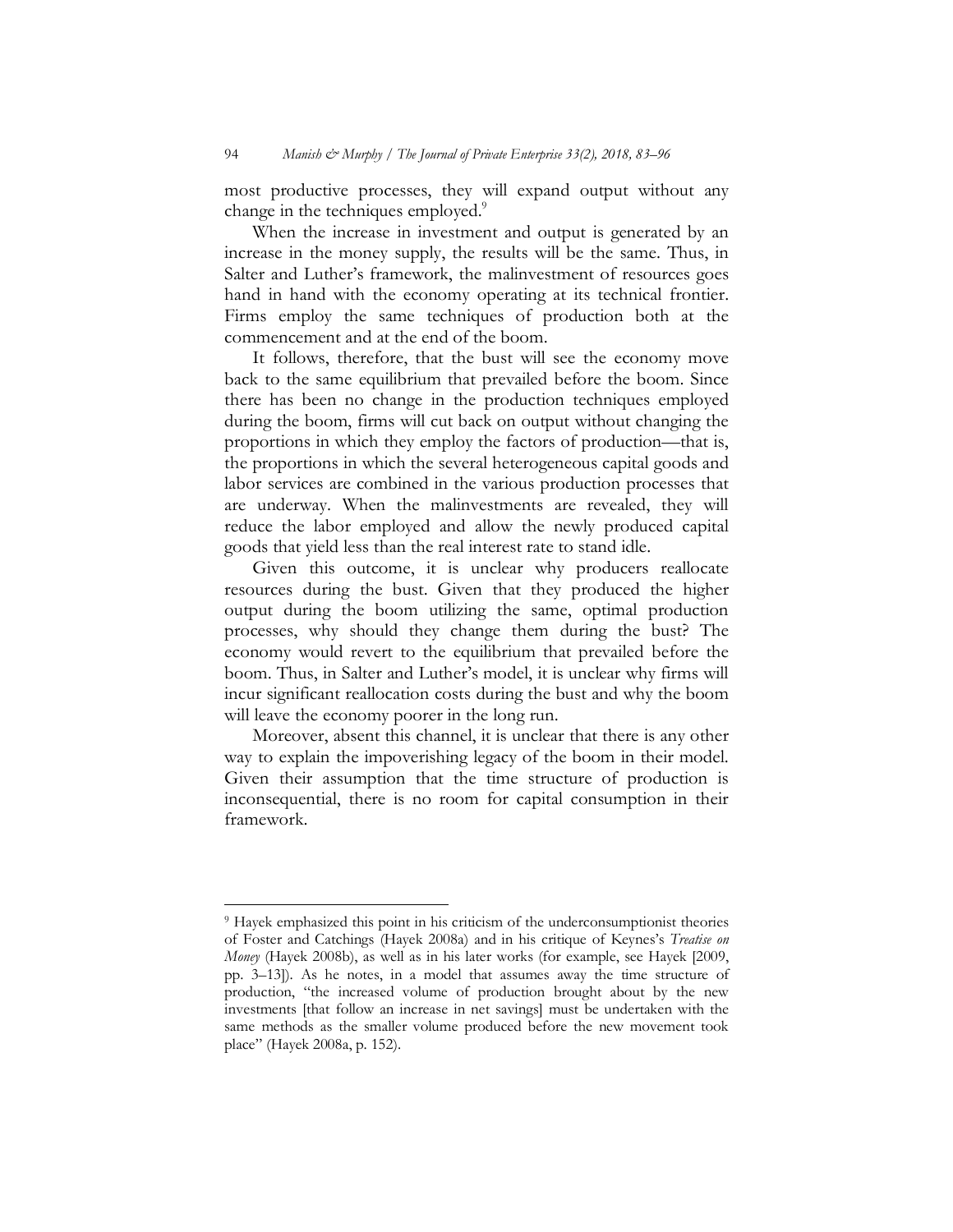## **VI. Conclusion**

Salter and Luther (2016) present a modified account of the Austrian business cycle theory utilizing a theoretical framework where the economy is always in a state of general equilibrium. An expansion in the money supply causes a boom because agents in the economy confuse a nominal with a real shock. The boom turns into a bust when they realize this mistake. Given the costs of reallocating the capital goods that were erroneously produced during the boom, the economy is left poorer in the long run as a result of it.

In this paper, we have criticized the analysis of both the boom and the bust advanced by Salter and Luther (2016). We argue that their attempt to describe the boom *merely* as a confusion of nominal with real shocks ignores the driving force of money as stressed by Mises. Moreover, because Salter and Luther's model lacks a sufficiently rich capital structure, it is not obvious why the boom should leave the economy poorer.

## **References**

- Alchian, Armen. 1969. "Information Costs, Pricing and Resource Unemployment." *Economic Inquiry*, 7(2): 109–128.
- Böhm-Bawerk, Eugen von. 1959. *The Positive Theory of Capital.* South Holland, IL: Libertarian Press.
- Garrison, Roger W. 1989. "The Austrian Theory of the Business Cycle in the Light of Modern Macroeconomics." *Review of Austrian Economics*, 3: 3–29.
- Garrison, Roger W. 1991. "New Classical and Old Austrian Economics: Equilibrium Business Cycle Theory in Perspective." *Review of Austrian Economics*, 5(1): 93–103.
- Garrison, Roger W. 2001. *Time and Money: The Macroeconomics of Capital Structure.*  London: Routledge.
- Hayek, F. A. 1975. *Profits, Interest and Investment.* Clifton, NJ: Augustus M. Kelley.
- Hayek, F. A. 2008a. "The 'Paradox' of Saving*.*" In *Prices and Production and Other Works.* Auburn, AL: Ludwig von Mises Institute.
- Hayek, F. A. 2008b. "Reflections on the Pure Theory of Money of Mr. J. M. Keynes*.*" In *Prices and Production and Other Works.* Auburn, AL: Ludwig von Mises Institute.
- Hayek, F. A. 2008c. "Prices and Production*.*" In *Prices and Production and Other Works.* Auburn, AL: Ludwig von Mises Institute.
- Hayek, F. A. 2009. *The Pure Theory of Capital.* Auburn, AL: Ludwig von Mises Institute.
- Lucas, Robert E. 1972. "Expectations and the Neutrality of Money." *Journal of Economic Theory*, 4(2): 103–124.
- Lucas, Robert E. 1973. "Some International Evidence on Output-Inflation Tradeoffs." *American Economic Review*, 63(3): 326–34.
- Lucas, Robert E. 1975. "An Equilibrium Model of the Business Cycle." *Journal of Political Economy*, 83(6): 1113–44.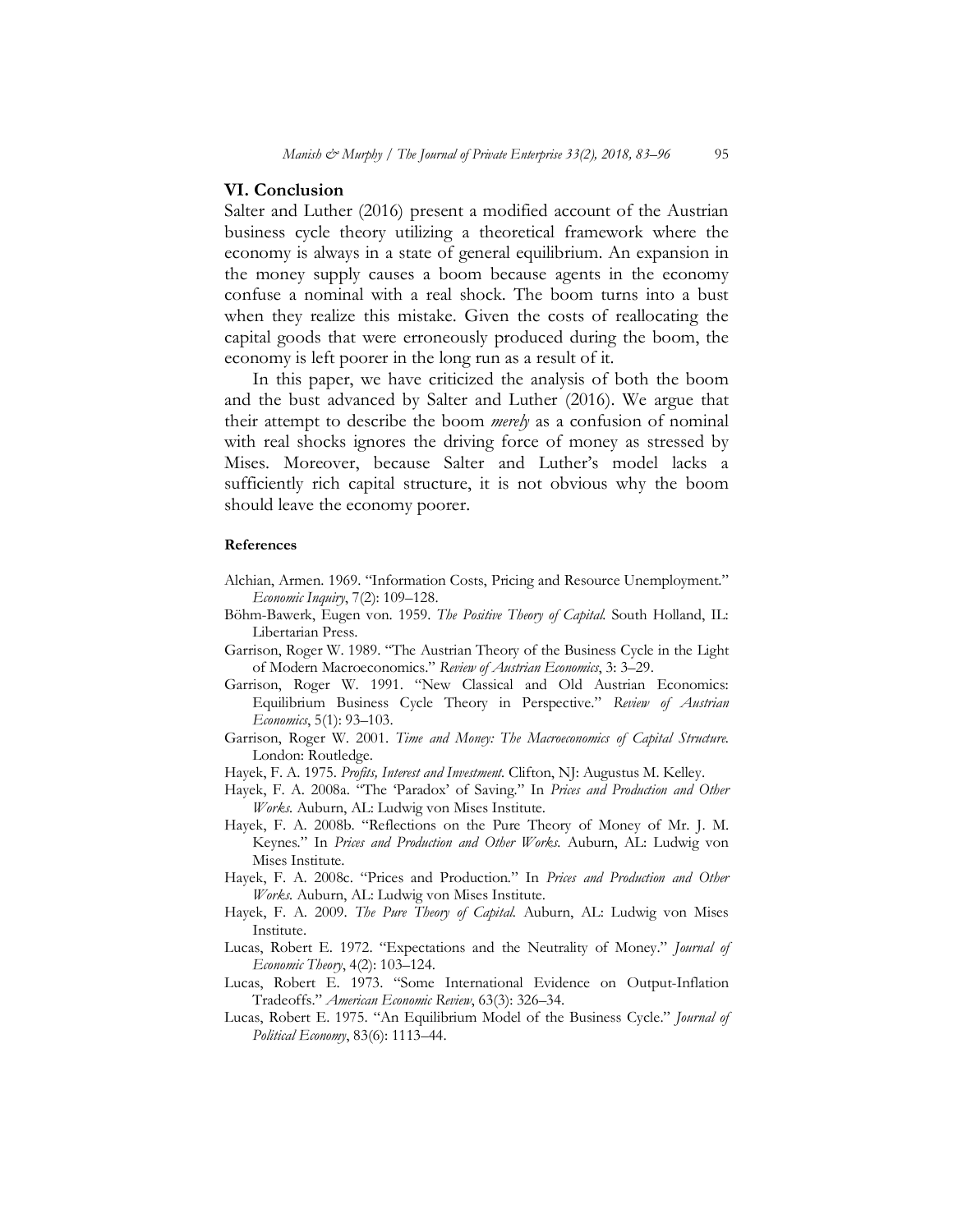- Mises, Ludwig von. 1943. "Elastic Expectations and the Austrian Theory of the Business Cycle." *Economica*, 10(10): 251.
- Mises, Ludwig von. (1949) 1998. *Human Action: A Treatise on Economics*. Auburn, AL: Ludwig von Mises Institute.
- Mises, Ludwig von. 1953. *The Theory of Money and Credit*. New Haven, CT: Yale University Press.
- Mises, Ludwig von. 2000. The Equations of Mathematical Economics and the Problem of Economic Calculation in a Socialist State. *Quarterly Journal of Austrian Economics*, 3(1): 27–32.
- Salerno, Joseph T. 1995. "Ludwig von Mises on Inflation and Expectations." *Advances in Austrian Economics*, vol. 2, part 2, 297–325. Bingley, England: Emerald Group.
- Salter, Alexander, and William J. Luther. 2016. "The Optimal Austrian Business Cycle Theory." *Advances in Austrian Economics*, 20: 45–60.
- Stigler, George J. 1961. "The Economics of Information." *Journal of Political Economy*, 69(3): 213–25.